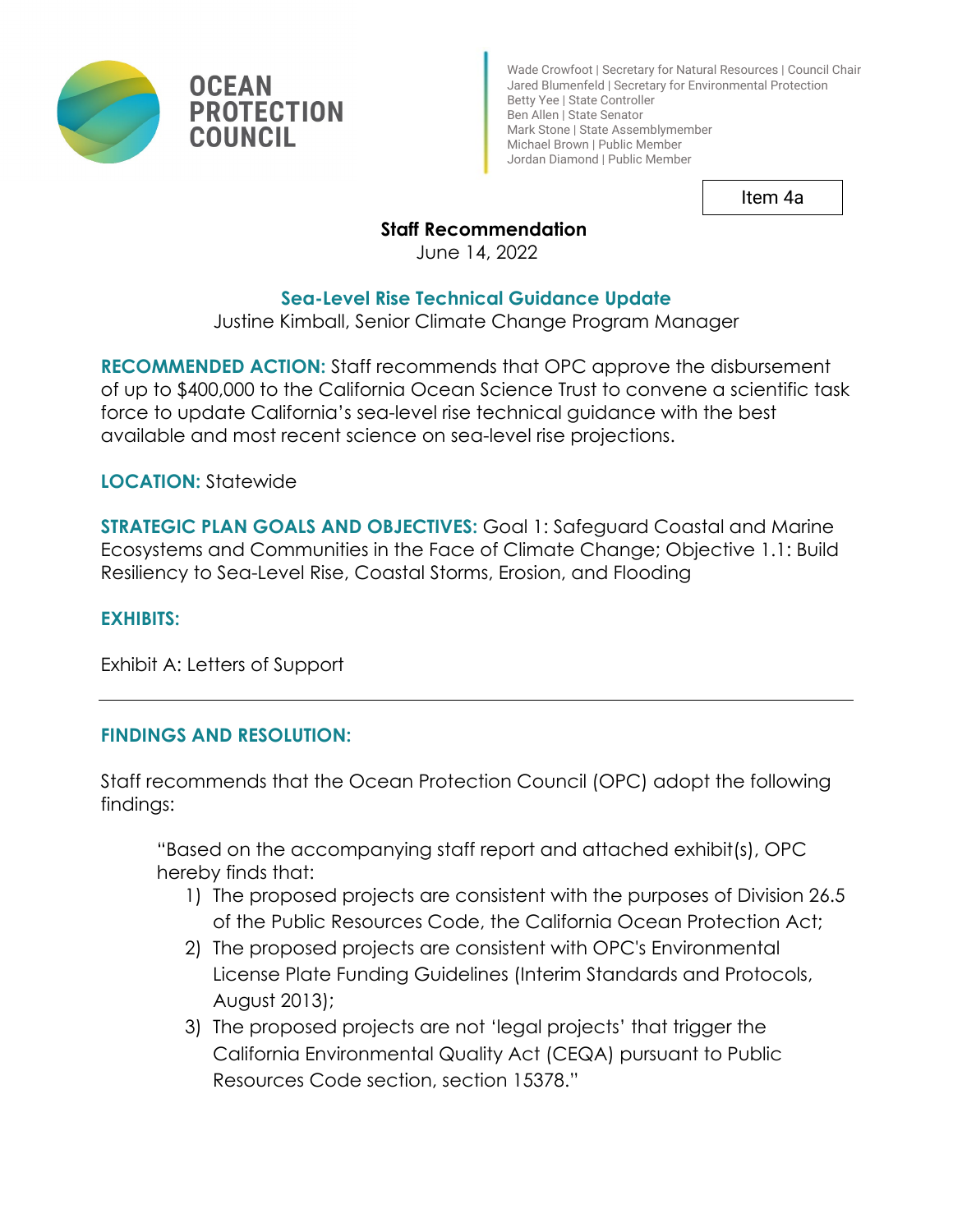Staff further recommends that OPC adopt the following resolution pursuant to Sections 35500 *et seq.* of the Public Resources Code:

"OPC hereby approves the disbursement of up to \$400,000 to California Ocean Science Trust to convene a scientific task force to update California's sea-level rise technical guidance with the best available and most recent science on sea-level rise projections. This authorization is subject to the condition that prior to disbursement of funds, grantees shall submit for the review and approval of the Executive Director of the OPC detailed work plans, schedules, staff requirements, budgets, and the names of any contractors or grantees intended to be used to complete the projects, as well as discrete deliverables that can be produced in intervals to ensure the projects are on target for successful completion. All projects will be developed under a shared understanding of process, management and delivery."

#### **EXECUTIVE SUMMARY:**

Staff recommends that OPC approve disbursement of up to \$400,000 to the California Ocean Science Trust to convene, in partnership with OPC, a scientific task force to update California's sea-level rise technical guidance with the best available and most recent science on sea-level rise projections. The last technical guidance update in 2018 has been utilized by federal, state, and local partners to inform sea-level rise decision-making, planning, and projects. Since 2018, however, the science and application of sea-level rise projections has advanced with significant implications for adaptation and planning, such as greater confidence in projections over the next 30 years. Because of the rapidly evolving science on sealevel rise, OPC has committed to updating the technical guidance every five years to support thoughtful, consistent, and coordinated planning statewide. The process for updating the technical guidance includes the synthesis of recent sealevel rise science for application to California; identification of existing tools and information that can be leveraged to support implementation and uptake of the guidance; development of practical and pragmatic approaches for end users to use and incorporate updated projections in local adaptation efforts; and engagement with federal, state, and local partners.

#### **PROJECT SUMMARY:**

#### **Background:**

In April 2017, catalyzed by direction from Governor Brown (EO B-30-15) and the need to ensure that best available science was informing sea-level rise planning decisions in California, a Working Group of the OPC Science Advisory Team was convened by the California Ocean Science Trust (OST) and released a report, entitled ["Rising Seas in California: An Update on Sea-Level Rise.](https://www.opc.ca.gov/webmaster/ftp/pdf/docs/rising-seas-in-california-an-update-on-sea-level-rise-science.pdf)" The Rising Seas report provided a synthesis of the state of the science on sea-level rise to reflect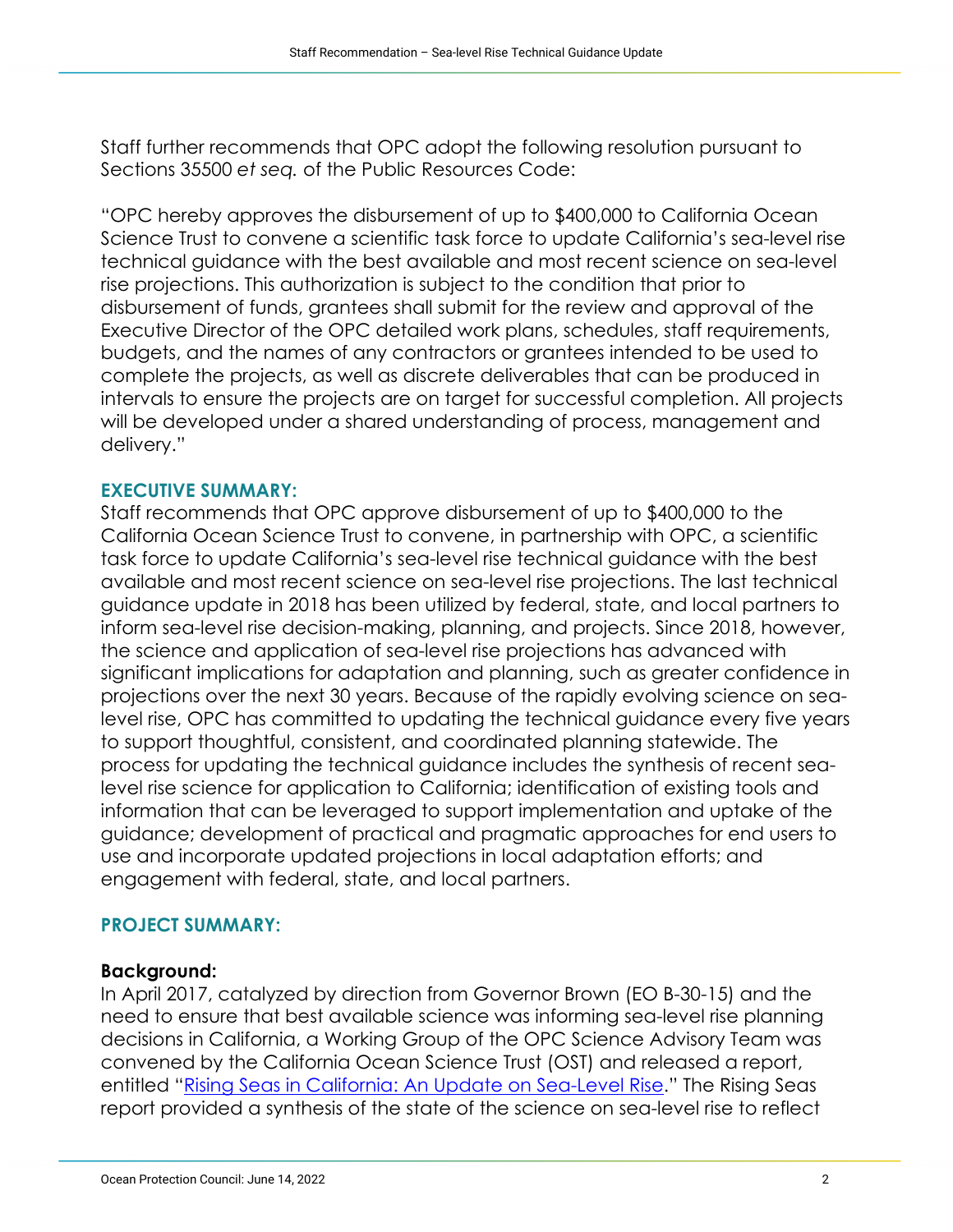recent advances in ice loss science and projections and was the foundation for the subsequent guidance document. Following the Rising Seas Report, OPC released the State of [California Sea-Level Rise Guidance \(2018 Update\),](https://opc.ca.gov/webmaster/ftp/pdf/agenda_items/20180314/Item3_Exhibit-A_OPC_SLR_Guidance-rd3.pdf) which follows two previous versions in 2010 and 2013. With increased policy direction from SB 379 (Jackson, 2015) and SB 246 (Wieckowski, 2015) and improved understanding of possible impacts, the 2018 Update provides a science-based methodology for state and local governments to analyze and assess the risks associated with sealevel rise, and to incorporate sea-level rise into their planning, permitting, and investment decisions. Specifically, it includes projection tables for 12 tide gauges along the California coast for each decade from 2030 to 2150 and recommends three different projection scenarios based on the type of project, its ability to cope with or adapt to sea level rise, and the consequences to the environment and the project associated with sea-level rise.

Since its release, the 2018 Guidance has been utilized by federal, state, and local partners to inform sea-level rise decision-making, planning, and projects. For example, the California Coastal Commission references the 2018 Guidance in its recently adopted ["Sea Level Rise Coastal Adaptation Planning Guidance for](https://www.coastal.ca.gov/climate/slr/vulnerability-adaptation/infrastructure/)  [Critical Infrastructure"](https://www.coastal.ca.gov/climate/slr/vulnerability-adaptation/infrastructure/) in addition to other previously adopted sea-level rise policy guidance documents. The 2018 Update has also informed interagency efforts, such as the development of the [Principles for Aligned State Action](https://www.opc.ca.gov/webmaster/_media_library/2021/01/State-SLR-Principles-Doc_Oct2020.pdf) and the State [Agency Sea-level Rise Action Plan.](https://www.opc.ca.gov/webmaster/_media_library/2022/02/Item-7_Exhibit-A_SLR-Action-Plan-Final.pdf)

## **Project Summary:**

The science on sea-level rise is constantly advancing as research provides more information on key earth system processes, such as glacier and ice sheet dynamics, and global climate models are refined. Providing the best available science on sea-level projections to federal, state, and local partners will allow the state of California to prepare for and adapt to sea-level rise in a coordinated, consistent, and thoughtful way. The sea-level rise technical guidance update will utilize at least two key sources of data. The first will be the ["2022 Sea Level Rise](https://oceanservice.noaa.gov/hazards/sealevelrise/sealevelrise-tech-report.html)  [Technical Report"](https://oceanservice.noaa.gov/hazards/sealevelrise/sealevelrise-tech-report.html), a federal, multi-agency report that provides the most up-todate sea-level rise projections, out to the year 2150, available for all U.S. states and territories. The report also includes coastal flooding projections based on tide and storm surge height. OPC anticipates the sea-level rise projections and coastal flooding data in this report will be downscaled and refined to apply to the California region.

OPC will complement the findings in the aforementioned nationwide Technical Report with anticipated results from an active California Energy Commission funded project. This project downscales global climate models (CMIP6) to generate regionally refined sea-level rise projections for the coast of California, critical for local adaptation planning and application. The findings are expected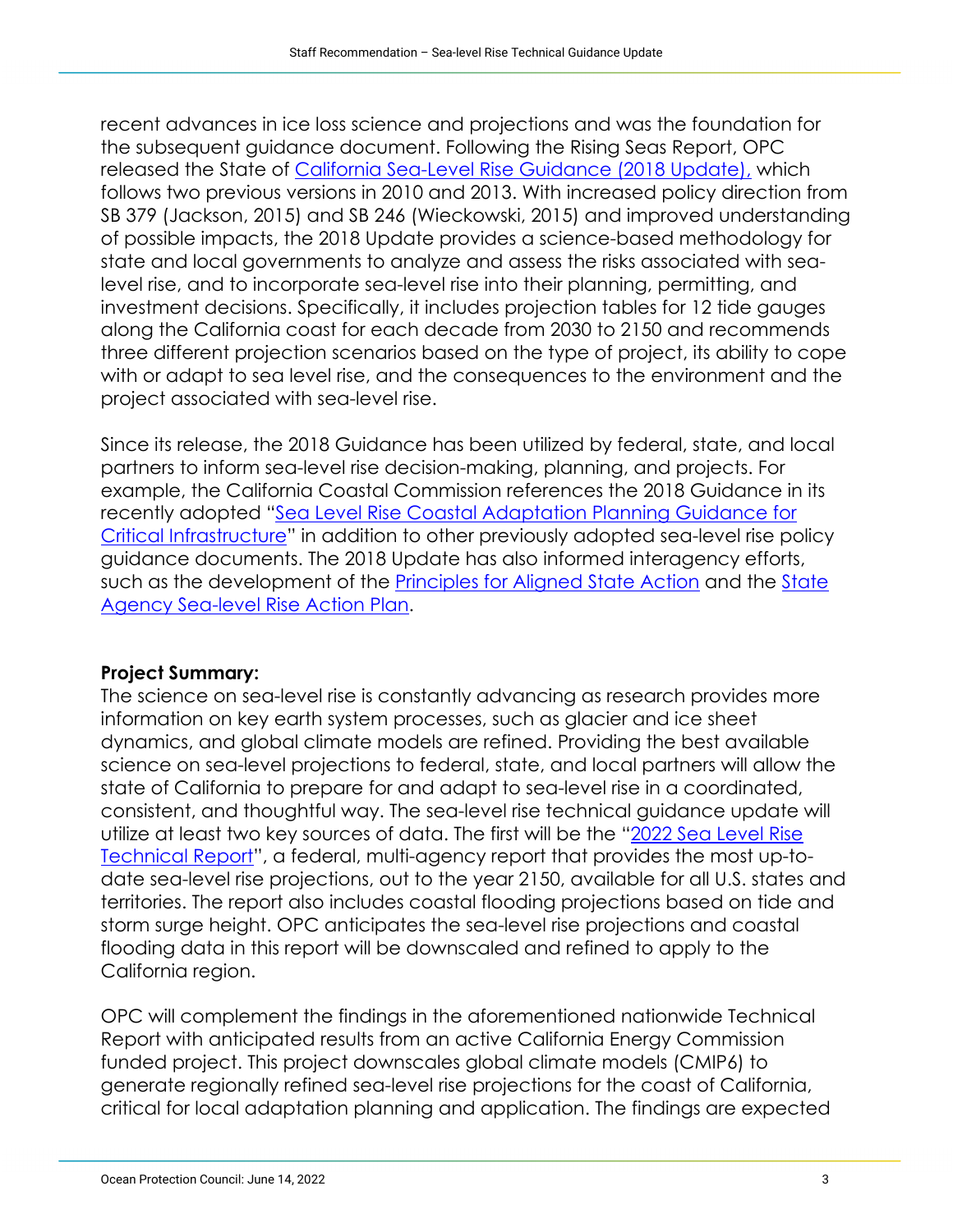to contribute to California's 5th Climate Assessment as well as OPC's Technical Guidance update.

Building off successful efforts in the past, OST will work in partnership with OPC to guide the update to California's sea-level rise technical guidance with the best available and most recent science on sea-level rise projections. The process will include the following activities:

- Convene a scientific task force to bring specific expertise and guidance to the Guidance Update process. OST, with guidance from OPC, will convene a group of scientists who specialize in climate variability and modeling, oceanography, geology, shoreline processes, equity, and coastal resilience and adaptation planning.
- Synthesize the best available and most recent sea-level rise science to update California's current statewide sea-level rise and flood projections, as appropriate. Identify, and as appropriate, engage subcontractors to conduct technical analyses to fill identified gaps and needs.
- Develop practical and pragmatic guidance and approaches for end users to use and incorporate updated projections in local adaptation efforts (e.g. vulnerability and risk assessments, assessing impacts to communities and habitats, implementing resilience projects, etc.).
- Conduct a snapshot landscape and needs assessment to identify tools, frameworks, and data sources that can be leveraged to support implementation and uptake of the statewide guidance.
- Coordinate with OPC to engage with the Sea-Level Rise Statewide Leadership Team, and other state entities as appropriate to align the technical guidance with state level needs and interests.
- Identify, and as appropriate, pursue opportunities to engage locally and regionally, including opportunities to leverage current coastal resilience planning initiatives to inform development of the guidance.

This project leverages the **active grant** approved at the September 14, 2021 OPC meeting which funded OST to continue supporting OPC Science Advisory Team (SAT) Secretariat Activities and deliver timely, pragmatic, and actionable scientific information and advice to inform Council decisions. The members of the scientific task force for this effort will consist of SAT and non-SAT members and will be chosen based on their expertise and background in the field. Outreach to identified task force members is already underway with confirmed participation from the following technical experts and their areas of expertise: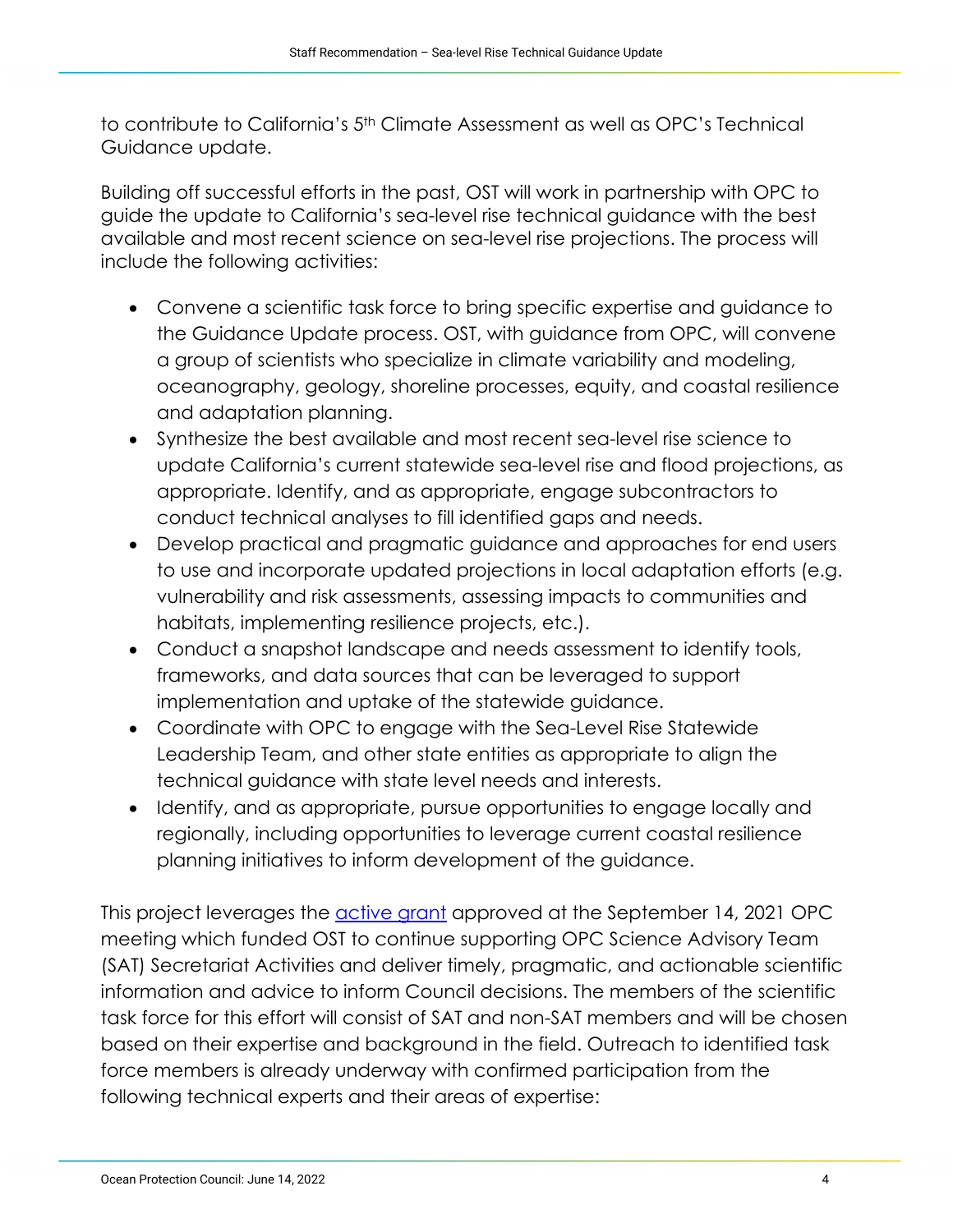- Dr. Gary Griggs (SAT member, UC Santa Cruz; coastal processes and hazards, and coastal resilience and adaptation planning)
- Laura Engeman (UC San Diego; coastal resilience and adaptation planning, environmental policy)
- Dr. Benjamin Hamlington (NASA JPL; sea-level rise and climate variability, and global ocean dynamics)
- Dr. Kristina Hill (UC Berkeley; urban ecology and hydrology, equity, and adaptation planning)
- Dr. Patrick Barnard (USGS; coastal geology and processes, including storms and flooding)
- Dr. Daniel Cayan ( SAT member, UC San Diego; climate variability and modeling)
- Dr. Mark Merrifield (UC San Diego; sea level rise and climate variability, and coastal processes)

The first task force meeting is expected to take place in July 2022.

# **About the Grantee:**

California Ocean Science Trust is a nonprofit public-benefit corporation under section 501(c)(3) of the Internal Revenue Code and was established pursuant to the California Ocean Resources Stewardship Act of 2000 to encourage coordinated, multi-agency, multi-institution approaches to translating ocean science to management and policy applications. OST bridges the gap between cutting edge scientific research and sound ocean management, accelerating progress towards a healthy and productive ocean future for California. As a nonprofit partner to OPC, OST's strength lies in nimble response to state priorities: leveraging resources and creating partnerships to foster innovative yet pragmatic approaches to difficult problems.

# **Project Timeline:**

This project will be completed from June 2022 to June 2023. The draft Technical Guidance will be brought to the September 2023 OPC meeting for Council approval.

# **Project Financing:**

Staff recommends that OPC approve disbursement of up to \$400,000 to the California Ocean Science Trust to convene a scientific task force to update California's sea-level rise technical guidance with the best available and most recent science on sea-level rise projections. This funding will be used to amend the [active grant](https://www.opc.ca.gov/webmaster/ftp/pdf/agenda_items/20210914/Item_8a_OST_SAT_Secretariat.pdf) approved at the September 14, 2021 OPC meeting which is administered by OPC staff. Final funding amount will be dependent on the scope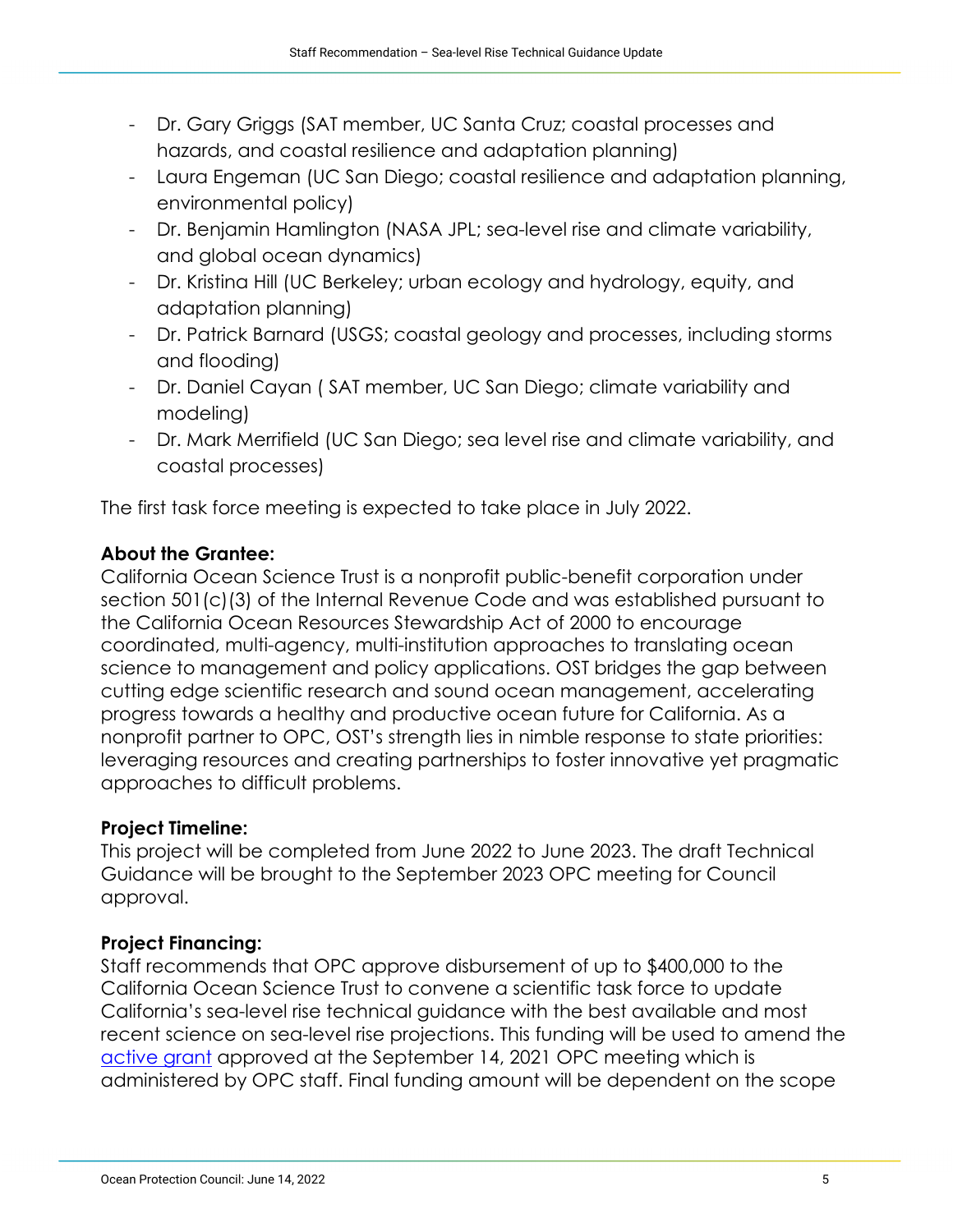and scale of tasks and subject to refinement with OPC staff. The funding amount of \$400,000 represents the maximum anticipated amount of funding required.

## **PROJECT FINANCING:**

| Ocean Protection Council | \$400,000 |
|--------------------------|-----------|
| <b>TOTAL</b>             | \$400,000 |

The anticipated source of funds will be from the Ocean Protection Council's Fiscal Year 2018/2019 appropriation of California Environmental License Plate Funds (ELPF). Using these funds to support this project is consistent with the California Ocean Protection Act, Section 35650(b), as well as OPC's Strategic Plan and Grant Program Funding Guidelines as discussed in more detail in the following section.

#### **CONSISTENCY WITH CALIFORNIA OCEAN PROTECTION ACT:**

The various projects are consistent with the Ocean Protection Act, Division 26.5 of the Public Resources Code, because they are consistent with trust-fund allowable projects, defined in Public Resources Code Section 35650(b)(2) as projects which:

- Improve the management of fisheries and/or foster sustainable fisheries.
- Improve coastal water quality.
- Improve management, conservation, and protection of coastal waters and ocean ecosystems.
- Provide monitoring and scientific data to improve state efforts to protect and conserve ocean resources.
- Address coastal water contamination from biological pathogens.
- Provide funding for adaptive management, planning coordination, monitoring, research, and other necessary activities to minimize the adverse impacts of climate change on California's ocean ecosystem.

## **COMPLIANCE WITH THE CALIFORNIA ENVIRONMENTAL QUALITY ACT (CEQA):**

The various proposed projects are not 'legal projects' that triggers the California Environmental Quality Act (CEQA) pursuant to Public Resources Code section 21068 and Title 14 of the California Code of Regulations, section 15378. If any were determined to be a 'legal project' under CEQA, the proposed project(s) are categorically exempt from review under CEQA pursuant to 14 Cal. Code of Regulations Section 15306 because the projects involve information collection, consisting of data collection, research, and resource evaluation activities that will